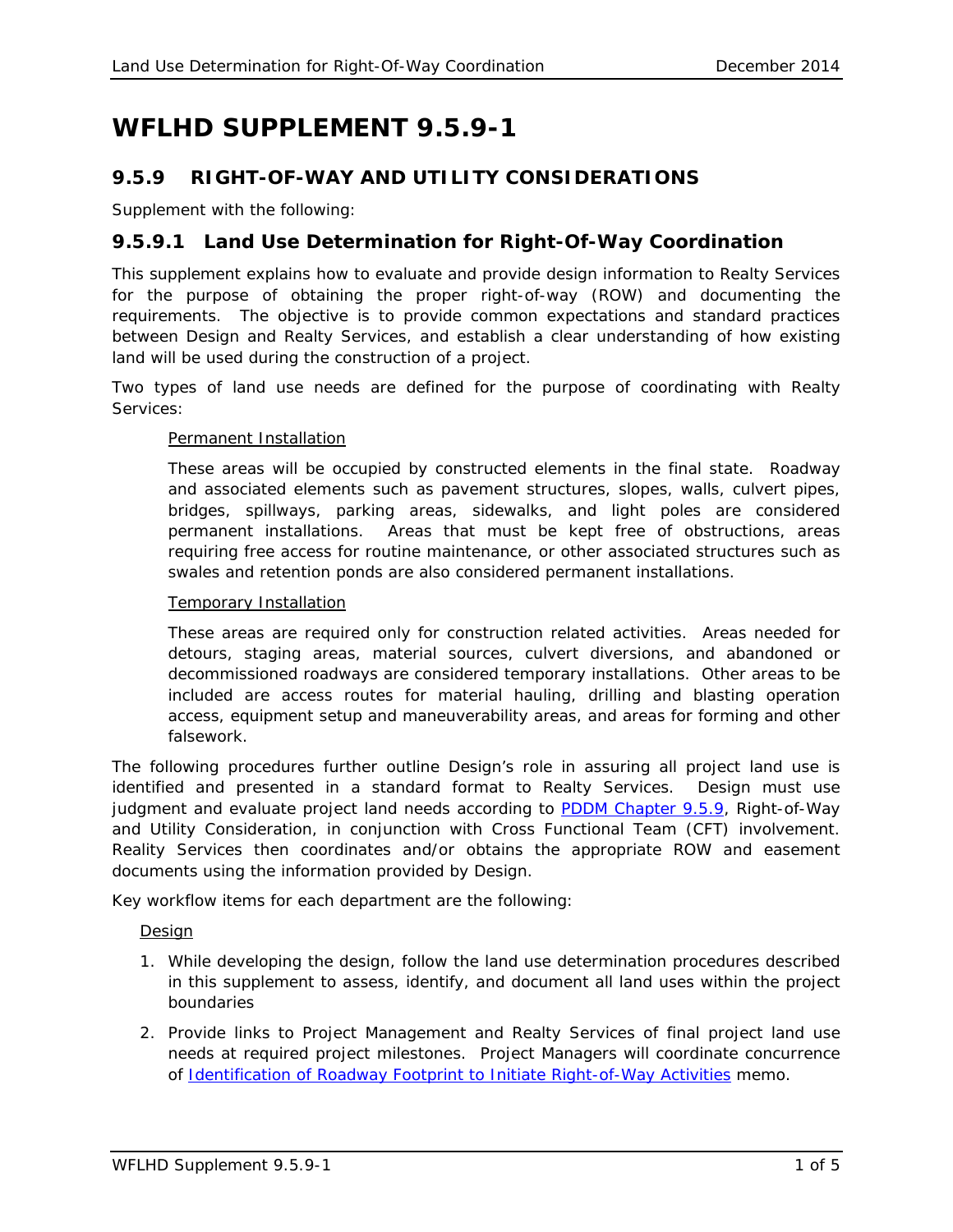3. Communicate any project land use determination updates to Realty Services in a timely manner. Seek approval from both Project Manager and Realty Services if changes to the footprint are being considered.

### Realty Services

- 1. Coordinate and clarifies project land uses with Design
- 2. Review land use plan submittals
- 3. Coordinate with Partners to ensure right-of-way needs and requirements are met.
- 4. Develop ROW plans and parcel exhibits.
- 5. Process and execute standard procedures for acquisition of project right-of-way.

Use the following sections to determine land use area types for various roadway corridor features.

| Item/Type                                                                                                                                                                  | Task                                                                                                                                                                                | <b>Quality Checks</b>                                                                                                                                                                                                        | Detailing                                                                                 |
|----------------------------------------------------------------------------------------------------------------------------------------------------------------------------|-------------------------------------------------------------------------------------------------------------------------------------------------------------------------------------|------------------------------------------------------------------------------------------------------------------------------------------------------------------------------------------------------------------------------|-------------------------------------------------------------------------------------------|
| Produce cross-<br>sections                                                                                                                                                 | • Automate as much<br>of the cross-<br>sections as possible<br>• Avoid hand edits or<br>use only to achieve<br>difficult slope<br>procedures and/or<br>features                     | • Use standard quality<br>control measures and<br>practices to assure<br>accuracy of cross<br>sections                                                                                                                       | • Apply hand edits to<br>cross sections before<br>running any routines<br>or reports      |
| Produce Limits<br>of Construction<br>Permanent<br>installation $-$<br>I imits of<br>Construction<br>lines are<br>generally<br>categorized as<br>permanent<br>installations | • Run GEOPAK's<br>I imits of<br>Construction<br>command using<br>final cross sections<br>• Visualize<br>designated<br>horizontal<br>alignment file (HA)<br>using WFLHD<br>standards | • Evaluate construction<br>limit lines for<br>accuracy<br>• Check for large<br>deviations or sudden<br>swings in limits<br>• Ensure limits of<br>construction are<br>visualized to standard<br>in the plans sheets<br>(PS&E) | • Detail any additional<br>limits for roadway<br>construction using<br>standard symbology |

**9.5.9.1.1 Roadway Corridor Land Use Area Types**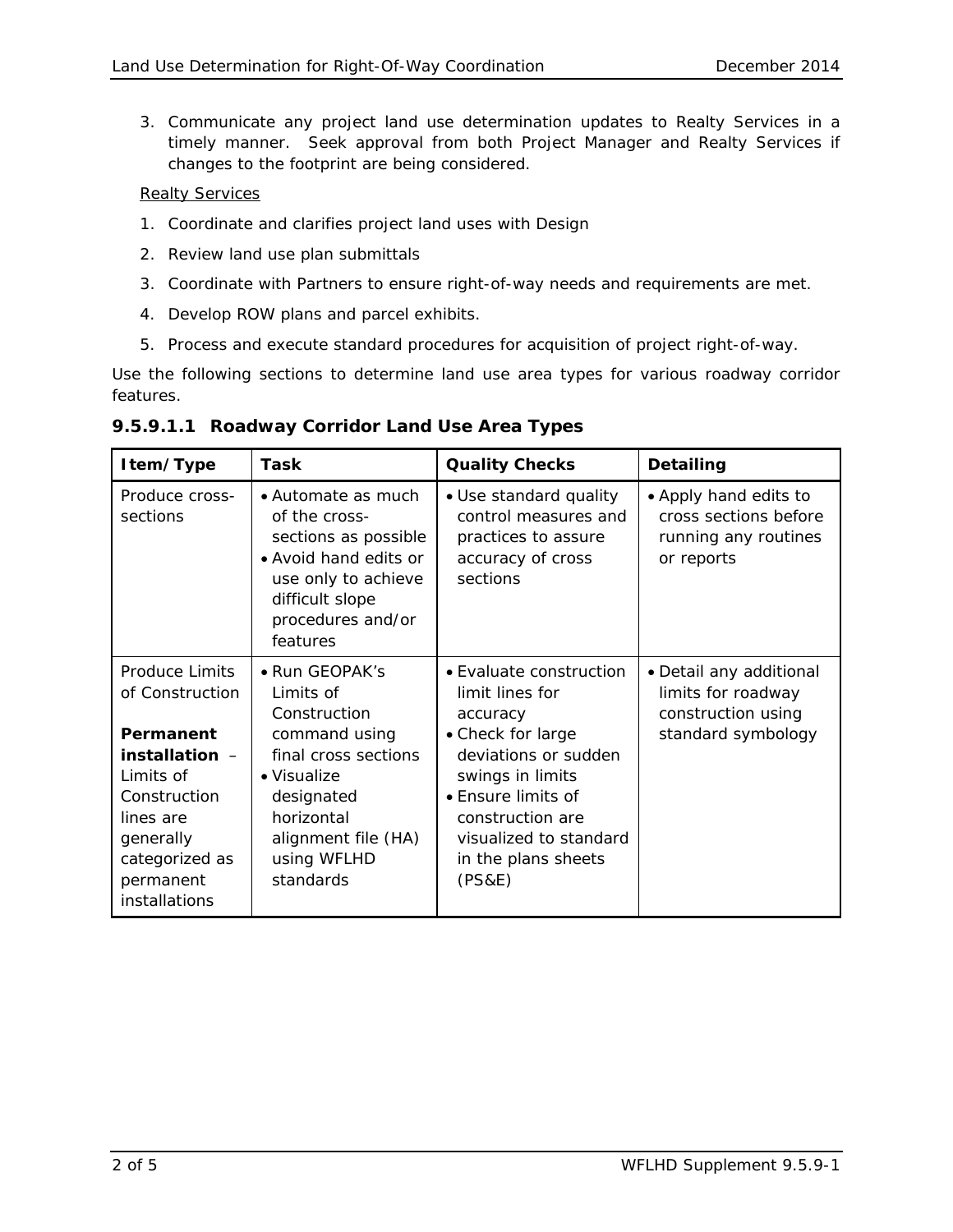| Item/Type                                                                                                                                                                    | <b>Task</b>                                                                                                                                                                                                                                                                                                                                                                                                                                                                                                                                                                                      | <b>Quality Checks</b>                                                                                                                                                                                                                                                                                                                                                                                                                                                                                                                                                                             | Detailing                                                                                                                                                                                                                                                                                                                                                                                                                                                                                                                                                                                                                                                                                                                                                  |
|------------------------------------------------------------------------------------------------------------------------------------------------------------------------------|--------------------------------------------------------------------------------------------------------------------------------------------------------------------------------------------------------------------------------------------------------------------------------------------------------------------------------------------------------------------------------------------------------------------------------------------------------------------------------------------------------------------------------------------------------------------------------------------------|---------------------------------------------------------------------------------------------------------------------------------------------------------------------------------------------------------------------------------------------------------------------------------------------------------------------------------------------------------------------------------------------------------------------------------------------------------------------------------------------------------------------------------------------------------------------------------------------------|------------------------------------------------------------------------------------------------------------------------------------------------------------------------------------------------------------------------------------------------------------------------------------------------------------------------------------------------------------------------------------------------------------------------------------------------------------------------------------------------------------------------------------------------------------------------------------------------------------------------------------------------------------------------------------------------------------------------------------------------------------|
| Produce and<br>visualize<br><b>Clearing Limits</b><br>Permanent<br>installation -<br><b>Clearing Limits</b><br>are generally<br>categorized as<br>permanent<br>installations | • Run GEOPAK's<br>Clearing report<br>command to<br>produce clearing<br>report (.clr)<br>o Add required<br>additional<br>clearing and<br>slope rounding at<br>cuts and/or fills<br>from the<br>command menu<br>o Add any<br>exception and/or<br>additional<br>clearing at<br>stations and<br>offsets to the<br>menu for areas<br>such as staging,<br>waste area,<br>disposal areas, or<br>similar that are<br>within cross<br>section limits<br>• Run "DRAW<br>Clearing Limits in<br>Plan view" from<br>GEOPAK's Design<br>& Computation<br>Manager using final<br>clearing report<br>(.clr) file | • Reconcile clearing<br>limit lines with report<br>for accuracy<br>• Consult Realty,<br>Construction, and/or<br>other CFT members<br>to ensure<br>construction practices<br>are considered when<br>finalizing land use<br>• Ensure additional<br>clearing limits were<br>incorporated by<br>report routine<br>• Ensure clearing limits<br>lines are visualized<br>according to the<br>following:<br>o Level:<br>P_RDW_Clearing_<br>Limits (#6283)<br>o Color: 0<br>o Weight: 3<br>o Style: 6<br>• Ensure clearing limits<br>are visualized in the<br>designated horizontal<br>alignment file (HA) | • Adjust and re-run<br><b>GEOPAK's Clearing</b><br>report command to<br>account for<br>adjustments.<br><b>Automation allows</b><br>easier detailing and<br>produces an accurate<br>clearing report.<br>Perform Check<br>bulleted above<br>• If needed, adjust<br>clearing limits lines to<br>account for any<br>anomalies and<br>provide better<br>transitions<br>· Important to note:<br>adjusted clearing<br>limit lines in the<br>drawings are not<br>reflected back into<br>the Clearing Limit<br>report (.clr) files.<br>Therefore designers<br>must make sure to<br>account for additional<br>clearing and seeding<br>areas by adding the<br>detailed areas to final<br>reports as<br>supplements and<br>adding areas to the<br>estimated quantities |

Consider all roadway elements, operations, and construction practices when detailing land use installations. See the [Land Use Example](Land-Use-Example.pdf) for sample land use delineation in a drawing. Detail all installation types with the clearing limit lines in the designated horizontal alignment file (HA). Visualize detailed line work and text according to the following symbology:

- Level: P\_ RDW\_Clearing\_Limits
- Color: 0
- Weight: 3
- Style: 1 (Note change, this style is for detailing additional line work)
- Text Style: Normal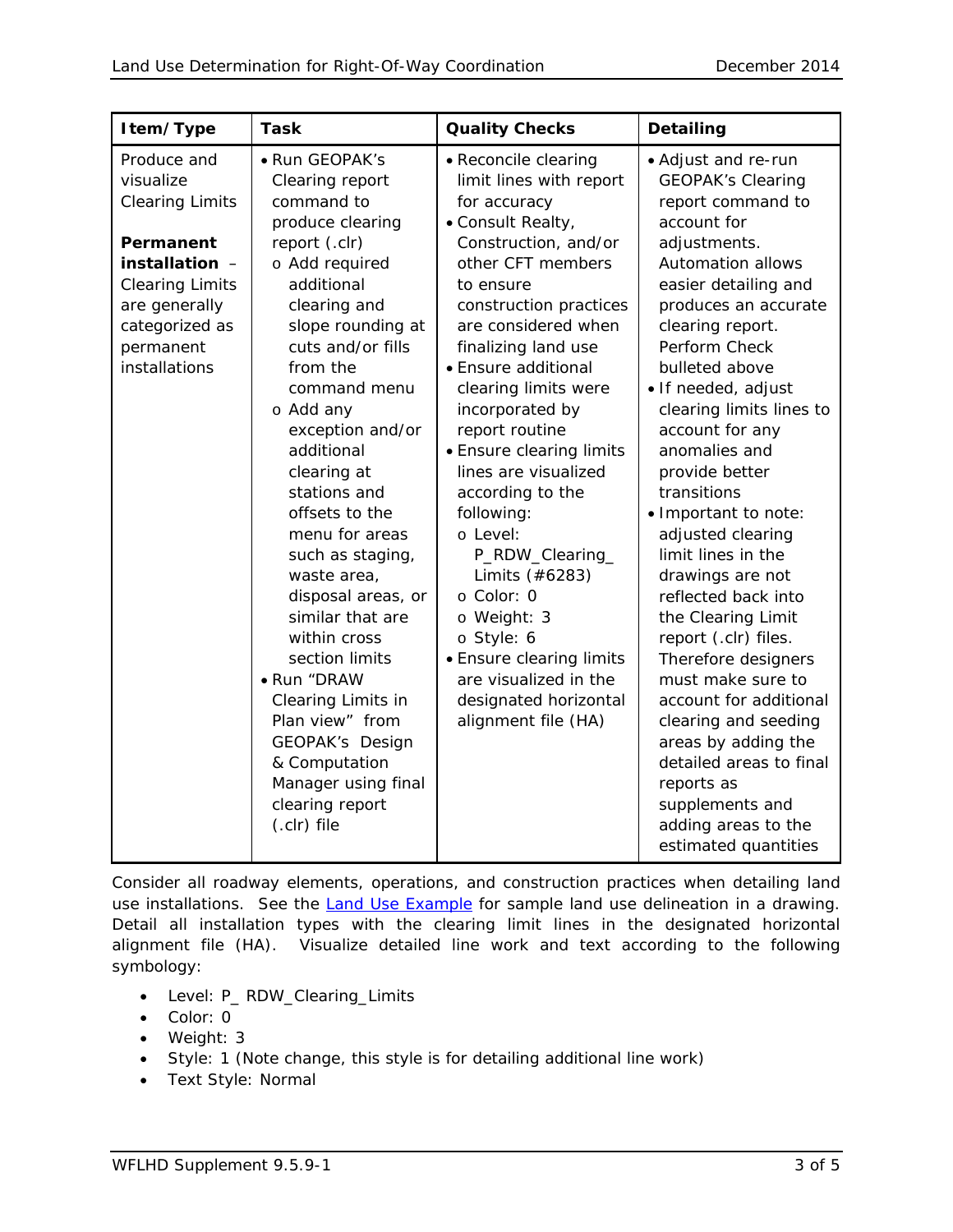Add text call outs to label the land use activity (i.e. "Waste Area", "Access Road", "Staging Area", etc.). Label the Installation type as either "Permanent installation" or "Temporary installation".

| <b>Item</b>                        | <b>Type</b>                                                                                                                  | <b>Detailing</b>                                                                                                                                                                                                                                                                                                                                                                                         |
|------------------------------------|------------------------------------------------------------------------------------------------------------------------------|----------------------------------------------------------------------------------------------------------------------------------------------------------------------------------------------------------------------------------------------------------------------------------------------------------------------------------------------------------------------------------------------------------|
| <b>Structures</b>                  | <b>Temporary</b><br><b>Installation</b>                                                                                      | • Assess equipment access needs for structural<br>excavation and installation, including large fills<br>• Take into account equipment type and<br>maneuvering capabilities<br>• Allow for formwork and other falsework<br>installation and removal<br>· Consult Realty, Geotechnical, Structures, and<br>Construction CFT members for assessment<br>• Include access for drainage structure installation |
| Drainage                           | Permanent<br><b>Installation</b>                                                                                             | • Automate as much of drainage design into the<br>cross sections as possible to account for drainage<br>features, such as catch basins and drainage<br>structures<br>• Account for installation of channel work, dissipater<br>installations, terminal sections, headwalls, or<br>other drainage appurtenances as referenced by<br>plan sheets and specifications                                        |
| Material<br>Source /<br>Waste Area | Permanent<br><b>Installation</b>                                                                                             | • Detail material excavation and waste boundaries<br>outside of the areas that have been accounted for<br>in the cross sections runs and reports<br>• See clearing report to not double count areas<br>. Consult Realty, Geotechnical, Structures, and<br>Construction CFT members to assess areas<br>needed                                                                                             |
| Material<br>Source /<br>Waste Area | <b>Temporary</b><br><b>Installation</b><br>Access routes and<br>staging area can be<br>rehabilitated to<br>original land use | • Assess and detail areas needed for equipment<br>access for drilling and blasting<br>• Assess and detail areas needed for stockpiling,<br>material handling, and processing equipment such<br>as crushers and batch plants and include haul<br>routes<br>• Detail rehabilitation areas and access area used<br>by equipment                                                                             |
| <b>Staging Area</b>                | <b>Temporary</b><br><b>Installation</b>                                                                                      | · Detail boundaries of areas used for staging and<br>storing of equipment and/or construction material<br>outside of the areas that have been accounted for<br>in the cross sections runs and reports<br>• See clearing report to not double count areas<br>· Detail rehabilitation areas and access areas used<br>by equipment                                                                          |